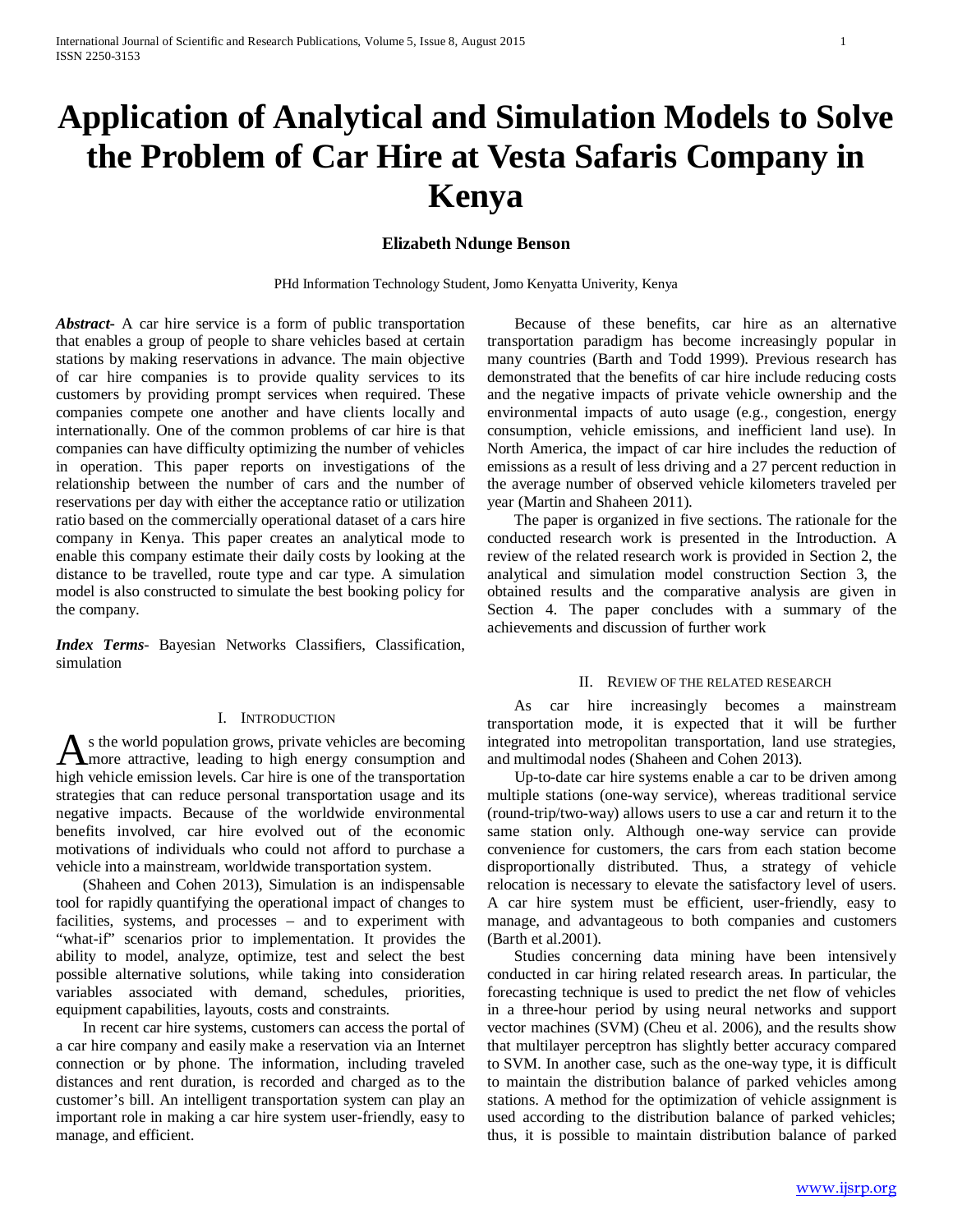vehicles and keep the convenience of the car hiring system (Uesugi et al. 2007).

 In regard to car optimization, one study shows an international comparison regarding car hire services (Shaheen and Cohen 2007). The paper shows that the member-vehicle ratio is an important key factor that characterizes worldwide car hire operations. The comparison demonstrates that the membervehicle ratio based on the survey of each country is different; Asia, Australia, Europe, and North America are 26:1, 17:1, 28:1 and 40:1, respectively. The estimation for the average national ratios are approximately 20:1 and are lower in new markets where car hire companies must first position their vehicles to gain membership. However, in other research (Morency et al. 2007; Habib et al. 2012; Costain et al. 2012), studies about user behavior in car hiring transaction data sets show interesting results. the result reveals that there is variability in the number of transactions and distance traveled by each customer. Another study (Costain et al. 2012) found that increasing the home-toparking-lot distance reduces trip duration. Thus, it is important to evaluate the member-vehicle ratio with respect

 (Shaheen et al. 1998).Car hire services represent an intermediate service that bridges public transportation and private vehicle ownership to reduce the number of cars, provide cost savings, and reduce parking demand, among other benefits. To clarify, car hire was first implemented in Europe but has gained popularity in North American cities (Cervero and Tsai 2004; Zhou and Kockelman 2011) and Asia, including Singapore and Japan. Basically, members subscribe to a cars hire company and are able to use cars by making reservations in advance. The vehicle is picked up at the start of the trip and returned to the original station at the end of the trip (twoway or round-trip). Members pay a fee each time they use a vehicle, which covers the cost of vehicle use, insurance, maintenance, and fuel.

## III. PROBLEM DEFINITION

 Vesta Safaris Company in Kenya lends cars to its clients. Cars are hired at a rate of 1500 for in town use while out town use charges are done depending of the distance to be travelled and the route type such as rough road, smooth road, flat areas and mountainous areas. A customer must book a car 10 hours before use. Cases exists where a customer might find a car they had booked in use or a customer might turn up late than their car booking times hence resulting to cars being idle. The company has a policy of paying a client Ksh 200 per hour they spent in a waiting queue. To avoid making loses, the company has employed a specialist to help the company maximize profits as well as have fair prices for its clients and minimize the costs in cured to pay customers in a waiting queue.

## **Problems formulation:**

## a. The analytical model solution problem.

 The company would like to maintain all cars in good condition for better customer service as well as spent the minimum in terms of fuel costs and car repair. There is need for an analytical model to enable this company estimate their daily costs by looking at the distance to be travelled, route type and car type.

b. The simulation model solution problem:

 The specialist did an investigation for 8 days and observed that Vesta Safaris Company was undergoing a loss as a result of not having a booking policy. The specialist also found out that the company works 30 days a month. He wishes to know the booking policy which will be able to meet the client's bookings in the next 10 days. Three booking policies exist in the execution of this activity as follows:

- i. 5 cars booked at a booking level of 5
- ii. 10 cars booked at a booking level of 10
- iii. 15 cars booked at a booking level of 15

 The simulation problem is to determine the best booking policy that will suite Vesta safaris Company.

# **Scenarios related to the above problems:**

 $\triangleright$  The analytical model solution problem:

Past records of the company show that :

- a. A same model car used in smooth roads consumes the same level of fuel as the one used in a flat area covering the same distance.
- b. A same model car used in Rough roads consumes the same level of fuel as the one used in a Mountainous areas covering the same distance.
- c. A same model car used in smooth roads consumes less level of fuel as the one used in a Mountainous areas covering the same distance.
- The simulation model solution problem:

Past records of the company show that:

- a. The company estimates to have at least a day 4 clients must be delayed in a queue.
- b. A client will be delayed at a minimum of 1 hour.

## **Formulation of assumptions, Constraints and identification of key variables for the simple analytical model.**

 The simple analytical model is developed by adapting the directly proportionality mathematical relationship. *The basic assumptions were:*

- i. A vehicle used in a rough road and mountainous areas consumes more fuel due to friction and oppose to motion between the tyres and the rough surface.
- ii. A vehicle used in a smooth road or a flat area consumes less fuel due fast acceleration as a result of less friction between the road and the tyres.
- iii. Drivers speed has no or less impact on the amount of fuel consumed by a vehicle.
- iv. Personal vehicles are petrol fuelled whiles commercial vehicles use diesel.

## *Constraints*

- I. The car hire company whose data was used to develop the model used seven car models namely: Mit/cedia, Toyota NZE, N/Bluebird, N/Adran, N/Wingroad,, T,Allex/Runx, M/Demio.
- II. This cars are all personal cars and make use of the same fuel which is petrol.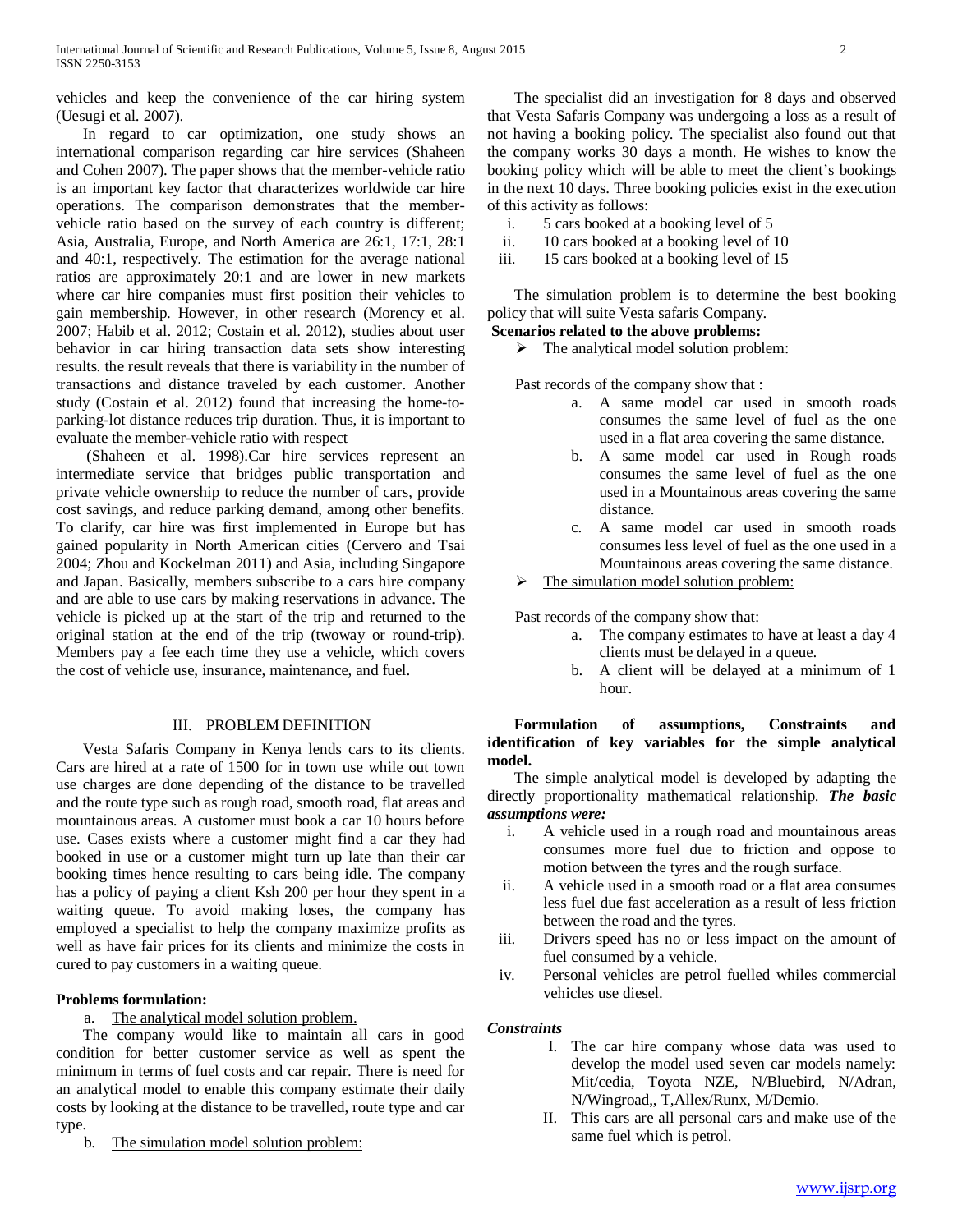- III. Only four states of roads have been considered to develop the model namely: Smooth road, Flat road, Rough road, Mountainous roads.
- IV. Cars can be hired per day only.

### *Key variables to the model.*

- i. SR to represent Smooth Road.
- ii. RR to represent Rough Road.
- iii. FR to represent Flat Road.
- iv. MR to represent Mountainous Road
- v. D to represent Distance travelled in Kilometres.
- vi. TFC to represent Total Fuel Cost
- vii. C to represent Cost.
- viii. FC to represent Fuel Cost.

#### IV. CONSTRUCTION OF THE SIMPLE ANALYTICAL MODEL

 Past records of this company has shown that for every 1KM (Kilometre) travelled by a car in smooth road or Flat road there is an expense of 8 Kenya shillings and an expense of 10 Kenya shillings for a car used in either mountainous or rough road. The company has used this estimate to calculate costs of fuel for their clients in the past two years but in the recent past their has occurred two exceptional cases as explained in the critical evaluation of the simple analytical model part of this paper, which will require the company to review this formula.

#### **Analysis and solution of the simple analytical model.**

 Fuel costs to be incurred by a client are determined by the formula  $8*(SR \text{ or } FR)*K+10*(MR \text{ or } RR)$ .

 **Example a**: A client wishing to travel a distance of 300 km in smooth road and 100km in rough road will be charged (300 \*  $8) + (100 * 10) = 2400 + 1000 = 3400.$ 

 **Example b**: A client wishing to cover a distance of 400KM in Flat Area, 10KM to cross a Mountain, 20KM in rough road and finally 50KM in Smooth road is estimated to in incur a fuel cost of  $(400 * 8) + (10 * 10) + (20 * 10) + (50 * 8) = 3200 + 100$  $+200+400=3900.$ 

#### **Critical evaluation of the simple analytical model.**

 The simple analytical model has been developed on an assumption of past cost incurrence's of the company. Despite the fact that the company has relied on this formula to make profit, there has been two exceptional cases from the same records which calls for the development of the revised analytical model.

#### **Exceptional Case1:**

 A client travelled 800KM in Flat Area, 5KM in rough road and 400KM in smooth road. This client reported to have spent 9200 shillings. According to the formula, the same should spent  $(800 * 8) + (5 * 10) + (400 * 8) = 6400 + 50 + 3200 = 9650$ 

#### **Exceptional Case2:**

 A client travelled 200KM in Mountainous Area, 20KM in rough road and 100KM in smooth road. This client reported to have spent 2620 shillings. According to the formula, the same should spent  $(200 * 10) + (20 * 10) + (100 * 8) = 2000 + 200 +$  $800 = 3000$ 

 Due to the above two exceptions, the simple analytical model requires revision as below.

## **Construction of the revised analytical model and solution**

 Consider from the Appendix: Table 1 containing a random sample data collected from Vesta Safaris Company on fuel consumption of their vehicles.

 From this table we can observe a trend hence the derivation of the below formula.

FCL α D α Route

 $FCL = K*D$  where K is a known constant for Route. Example1: To calculate K=SR we pick three clients at random A, J and S. that is FCL for A=K\*200=1500 => K=1500/200=7.5 FCL for J=K\*635=4762.5  $\Rightarrow$  K=4762.5/635=7.5 FCL for  $S=K*540=4050 \Rightarrow K=4050/635=7.5$ SR=K=7.5………………………………………\*1

 Example2: To calculate K=RR we pick three clients at random B, K and P. that is FCL for B=K\*400=3300 => K=3300/400=8.25 FCL for K=K\*750=6187.5 => K=6187.5 /750=8.25 FCL for P=K\*230=1897.5 => K=1897.5  $/230=8.25$ RR=K=8.25………………………………………\*2

 Example3: To calculate K=MR we pick three clients at random Z, H and L. that is FCL for  $Z=K*1000=8500$  =>  $K=8500/1000=8.50$ 

H=K\*350=2975=> K=2975/350=8.50 L=K\*670=5695=> K=5695/670=8.50 MR=K=8.50………………………………………\*3

 Example4: To calculate K=FR we pick three clients at random Y, R and M. that is FCL for  $Y=K*290=2233 \Rightarrow$ K=2233/290=7.7

 $R=K*600=4620 \Rightarrow K=4620/600=7.7$ M=K\*900=6930=> K=6930/900=7.7

FR=K=7.7………………………………………\*4

 **Therefore we can conclude that** SR=K= 7.5, RR=K= 8.25, MA=K= 8.50, FR=K= 7.7.

 That is every 1KM (Kilometre) travelled by a car in smooth road (SR) incurs a cost of 7.50 shillings, 1KM (Kilometre) travelled by a car in rough road (RR) incurs a cost of 8.25 shillings, 1KM (Kilometre) travelled by a car in Mountainous road (MR) incurs a cost of 8.50 shillings and 1KM (Kilometre) travelled by a car in Flat road incurs a cost of 7.7 shillings.

## **Critical evaluation of the revised analytical model for further recommendation.**

- $\checkmark$  The revised model is more accurate as compared to the simple analytical model.
- $\checkmark$  This more has been tested with many other past data of the company and has proved functional.
- $\checkmark$  Using the revised analytical model, the exceptional cases would not be observed by the company that is for exceptional case1, the calculation would be 800\*7.7+5\*8.25+400\*7.5=6160+41.25+3000=9201.25 and exceptional case2, the calculation would be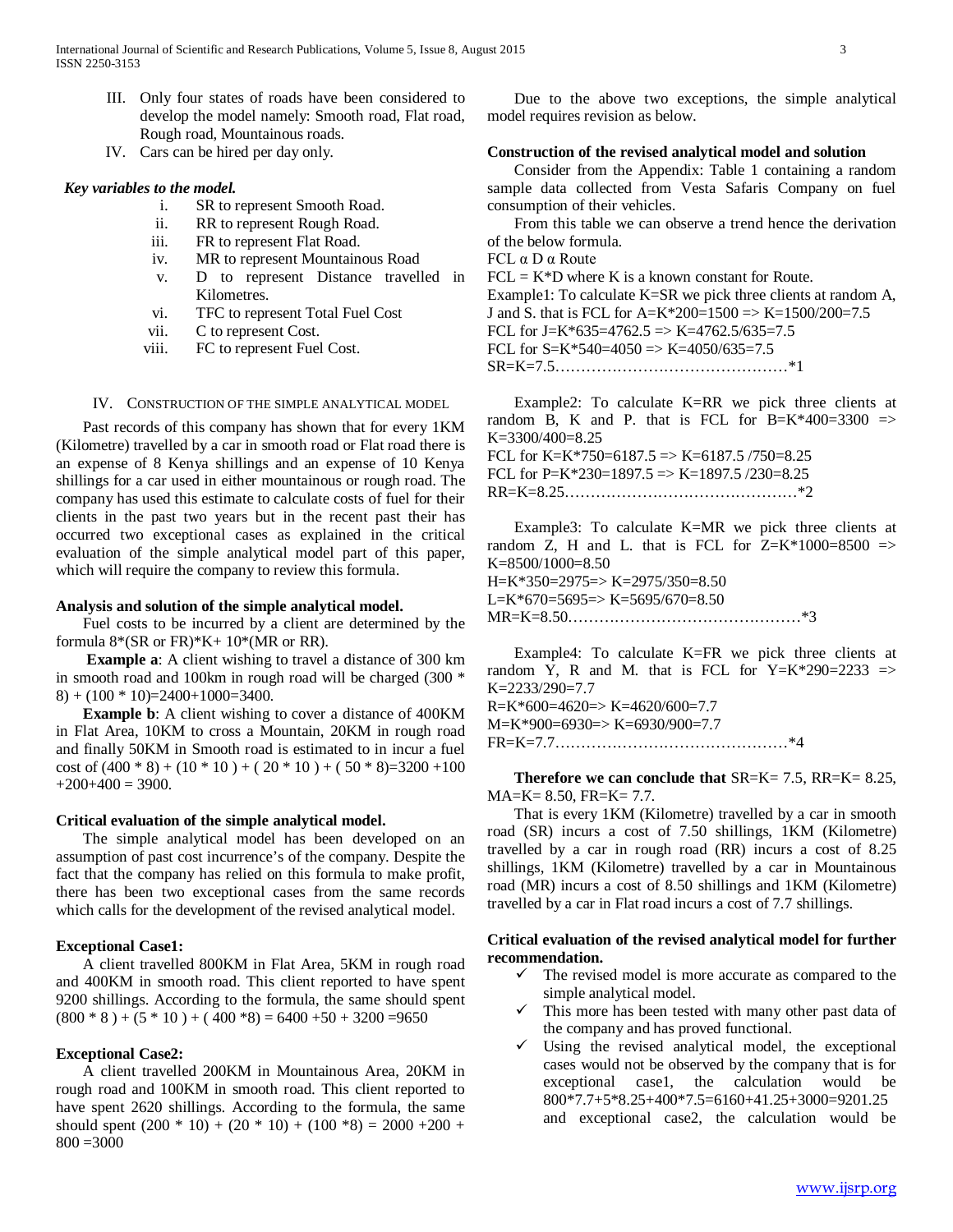200\*8.50+20\*8.25+100\*7.5=1700+165+750=2615 hence no loss or customer complain.

- $\checkmark$  The model has been developed with data collected one company that uses only personal vehicles (Vehicles using only one type of fuel Petrol). Hence it's open for further development for companies who use both personal and commercial vehicles.
- $\checkmark$  The model will require more testing with future data to be collected by the company

## **SIMULATION MODEL**

 **Formulation of assumptions, constraints and identification of key variables for the simulation model.**

## **Assumptions:**

- $\checkmark$  A customer must book for a car 10 hrs before use.
- $\checkmark$  An average of 4 customers must be delayed in a queue per day.
- $\checkmark$  The minimum number of hours a client can be delayed in a queue is 1 hr.

**Key variables**

- i. CD (Clients in a day)=30
- ii. NCD (No of clients delayed in a day)=5
- iii. MHLQ(Minimum Hours Lost in Queue)=4

Random numbers were used to come up with probability distribution as shown below:

- v. MCCPC (Minimum Compensated Cost Per Client )=800
- **vi.** TCCPD (Total Compensated Cost Per Day)=4000

## **Constraints**

- $\triangleright$  1≤ NCD≤ 10
- $\geq CP>0$ <br> $\geq Q<sub>0</sub>$
- $00 \leq$  RandNos  $\leq$ 99 where RandNos are the generated random numbers.

#### **11. Construction of the simulation model.**

The specialist collected the below information

| Delayed clients in a day | Probability |
|--------------------------|-------------|
| 3                        | 0.25        |
|                          | 0.20        |
| 5                        | 0.30        |
| б                        | 0.15        |
| 8                        | 0.10        |

| Policy         | $\Delta$ d $\rm v$ |              | ∸  |          | 4  | ັ           |                        |              | $\circ$         |    | 10         |
|----------------|--------------------|--------------|----|----------|----|-------------|------------------------|--------------|-----------------|----|------------|
| Booking 5      |                    | 30           | 10 | nη<br>ZU | 50 | 60          | 70                     | $_{00}$      | $\Omega$<br>1 V | 30 | つぐ<br>ں کے |
| <b>Booking</b> | 10                 | $\sim$<br>13 | 50 | 50       | 89 | $\sim$<br>O | $\sim$ $\lambda$<br>54 | $\sim$<br>эb | 60              | 89 | 70         |
| <b>Booking</b> |                    | 16           | 70 | 30       | 49 | 56          | 34                     | 43           | $\sim$<br>ჂႩ    | 54 | 60         |

## **Step 1 Objectives of simulation**

 The major objective is to simulate the behavior of the three booking policies:

- i. 5 cars booked at a booking level of 5
- ii. 10 cars booked at a booking level of 10
- iii. 15 cars booked at a booking level of 15

#### **Step 2: Identifying input variables:**

 The Controllable variables are booking level and number of cars while the non controllable variables are demand of cars in a season.

#### **Step3: Determining the probability distribution.**

| Delayed<br>clients in a<br>day | Probability | Cumulative<br>probability | Random<br><b>Numbers</b> |
|--------------------------------|-------------|---------------------------|--------------------------|
| 3                              | 25%         | 25%                       | $00-09$                  |
|                                | 20%         | 45%                       | $10-25$                  |
|                                | 30%         | 75%                       | $26 - 50$                |
| 6                              | 15%         | 90%                       | 51-80                    |
| 8                              | 10%         | 100%                      | 81-99                    |

 The random numbers were used to determine the number of customers delayed in a queue per day. Example under booking policy 10 on the second day, the random number generated was

50 which is in the range of 26-50, which is in the delayed number of customers of 5.

## **Step 4: Identifying parameters:**

Clients in a day  $= 30$ No of clients delayed in a day  $=$  5 Minimum Hours Lost in Queue=4 Minimum Compensated Cost per Client =800 Total Compensated Cost per Day=4000

## **Step 5: Identifying the output variables**

 The major output variables are the total cost spent in compensating clients on time spent in a queue and knowing the exact number of clients delayed in a queue in day.

#### **Step 6: Determining the logic in the model:**

 MCCPC (Minimum Compensated Cost Per Client )=MHLQ(Minimum Hours Lost in Queue)\* HC(Hourly cost for delay)

 TCCPD (Total Compensated Cost Per Day)= MHLQ(Minimum Hours Lost in Queue)\* HC(Hourly cost for delay)\* NCD (No of clients delayed in a day

## **12. Critical evaluation of the simulation model and further recommendations.**

 Results produced by the model are real only that the results were not best. Example from the appendix under booking level 5,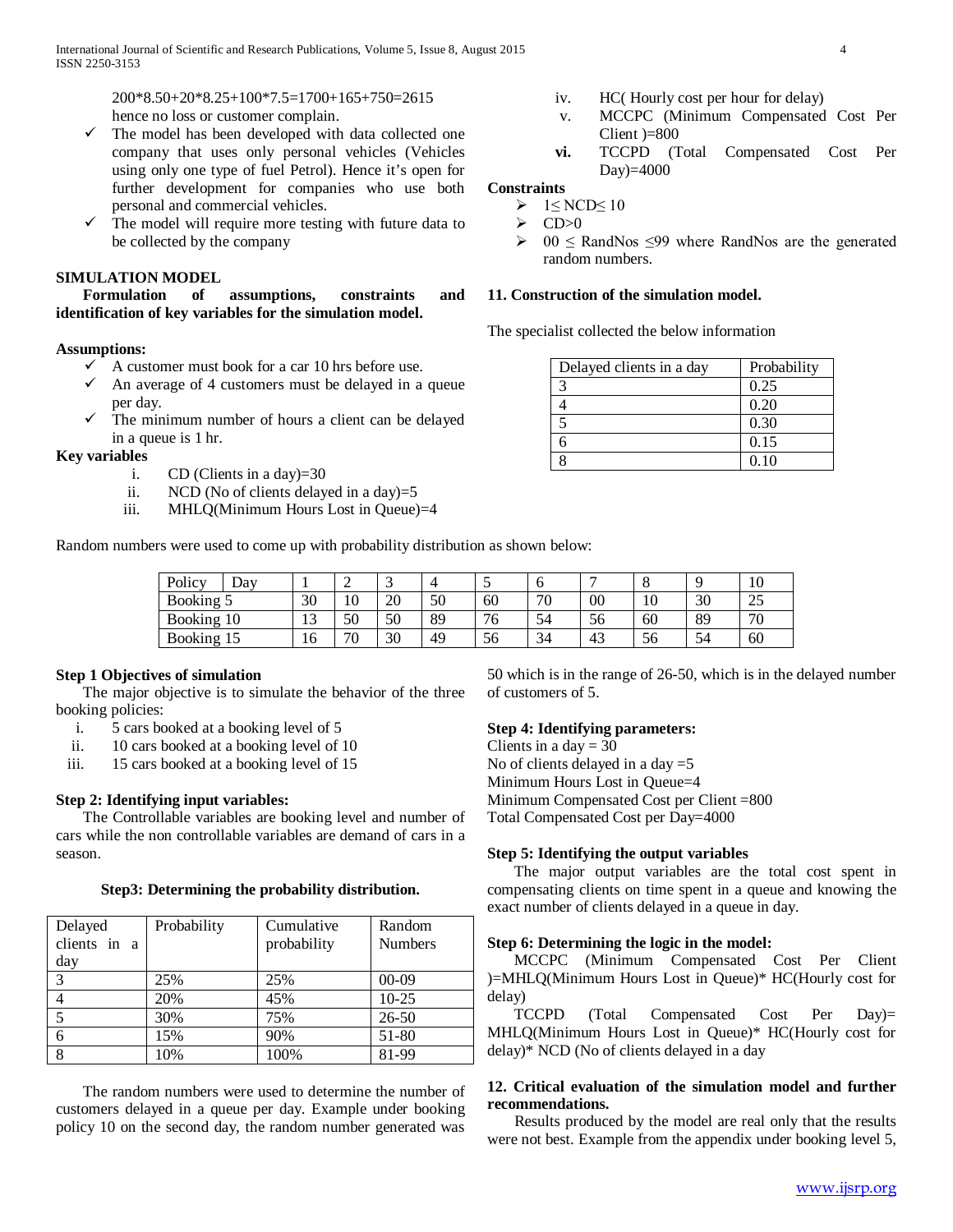the company will have an expense of **KSH 29,800** while at booking level of 15, the company will have an expense of **KSH 20,200** . This figures are too big compared to the estimated profit made by the company per day **KSH 18,000.** Using the simulations, its recommendable for the specialist to adapt the booking level of 10 which has a minimum cost of **KSH 13,600**  however this might not be a best choice of solution because booking levels of customers will vary depending on seasons. This problem was solved using Monte Carlos simulation which makes use of predictions. The number of customers delayed in queue per day was predicted using random numbers which helped to display the dynamism of the system.

#### V. RECOMMENDATIONS

 The company can adopt booking level of 10 only when its not on a festive season because at this season clients will be more than expected Making the model open for extensibility. Kenya has one major festive season on December and its this time when the company should adapt an alternate booking level of the cars.

#### VI. CONCLUSION

 A car hire business has rapidly grown currently in Kenya with companies competing each other in terms of offering the best customer service as well as maximizing profits. To make profit as well as be an organization of excellence in terms of customer satisfaction, an organization has to rely on its ICT systems. Daily charges to their customers has been a challenge for this organizations hence the need to use both analytical model and simulation models. The above two models are reliable to be used by this companies.

#### **REFERENCES**

- [1] (Ch. Gobert, June 2010), Analytical assessment of models for large eddy simulation of particle laden flow.
- [2] (K. M. Captain Manager etl, March 2010), Analytical Tire Models for Dynamic Vehicle Simulation (Se-Hark Park,July 2006), Errors in reginal nonsurvey input-output models: Analytical and simulation results.
- [3] Agirre-Basurko, E., G. Ibarra-Berastegi, and I. Madariaga. 2006. Regression and multilayer perceptron-based models to forecast hourly O3 and NO2 levels in the Bilbao area. Environmental Modeling & Software 21(4): 430-446.
- [4] Al-Anazy, A. F., and I. D. Gates. 2010. Support vector regression for porosity prediction in a heterogeneous reservoir: A comparative study. Computers and Geosciences 36(12):1494-1503.
- [5] Barth, M., J. Han, and S. Shaheen. 2002. Shared-use vehicle systems: framework for classifying carsharing, station cars, and combined approaches. Transportation Research Record 1791: 105-112.
- [6] Barth, M., and M. Todd.1999. Simulation model performance analysis of a multiple station shared vehicle system. Transportation Research Part C: Emerging Technologies 7(4): 237-259.
- [7] Barth, M., J. Han, and M. Todd. 2001. Performance evaluation of a multistation shared vehicle system. Proceedings of the 4th IEEE International Conference on Intelligent Transportation Systems: 1218-1223.
- [8] Catalina, T., J. Virgone, and E. Blanco. 2008. Development and validation of regression models to predict monthly heating demand for residential buildings. Energy and Building 40(10): 1825-1832.
- [9] Cervero, R., and Y. Tsai. 2004. City carshare in San Francisco, California: Second-year travel demand and car ownership impacts. Transportation Research Record 1887: 117-127.
- [10] Habib, K. M. N., C. Morency, M. T. Islam, and V. Grasset.2012.Modeling users' behavior of a carsharing program: Application of a joint hazard and zero inflated dynamic ordered probability model. Transportation Research Part A: Policy and Practice 46(2): 241-254.
- [11] Ingalls, R. G. 2001.Introduction to simulation. Proceedings of the 2001 Winter Simulation Conference, December 9–12: 7-16.
- [12] Karbassi, A., and M. Barth. 2003. Vehicle route prediction and time of arrival estimation techniques for improved transportation system management.
- [13] Proceedings of the 2003 IEEE Intelligent Vehicles Symposium, June 9–11: 511-516.
- [14] Kek, A. G. H., R. L. Cheu, and M. L. Chor. 2006. Relocation simulation model for multiple-station shared-use vehicle systems. Transportation Research Record 1986: 81-88.
- [15] Kek, A. G. H., R. L. Cheu, Q. Meng, and C. H. Fung. 2009. A decision support system for vehicle relocation operations in carsharing systems. Transportation Research Part E: Logistics and Transportation Review 45(1): 149-158.
- [16] Klein, C., F. Foerster, K. Hartnegg, and B. Fischer. 2005. Lifespan development of pro- and anti-saccades: Multiple regression models for point estimates. Developmental Brain Research 160(2): 113-123.
- [17] Krose, B., and P. Van Der Smagt. 1996. An Introduction to Neural Networks, Eighth Edition. University of Amsterdam.

#### AUTHORS

**First Author** – Author name, qualifications, associated institute (if any) and email address.

**Second Author** – Author name, qualifications, associated institute (if any) and email address.

**Third Author** – Author name, qualifications, associated institute (if any) and email address.

**Correspondence Author** – Author name, email address, alternate email address (if any), contact number.

## **Appendix. Table1:**

| Date       | Client     | Route     | <b>TFC</b> | FC | D    |
|------------|------------|-----------|------------|----|------|
| 12/05/2010 | A          | SR        | 1500       | 96 | 200  |
| 10/06/2010 | B          | <b>RR</b> | 3300       | 96 | 400  |
| 20/09/2010 | $_{\rm F}$ | SR        | 13125      | 96 | 1750 |
| 18/10/2010 | G          | RR        | 7837.5     | 96 | 950  |
| 19/01/2010 | H          | MR        | 2975       | 96 | 350  |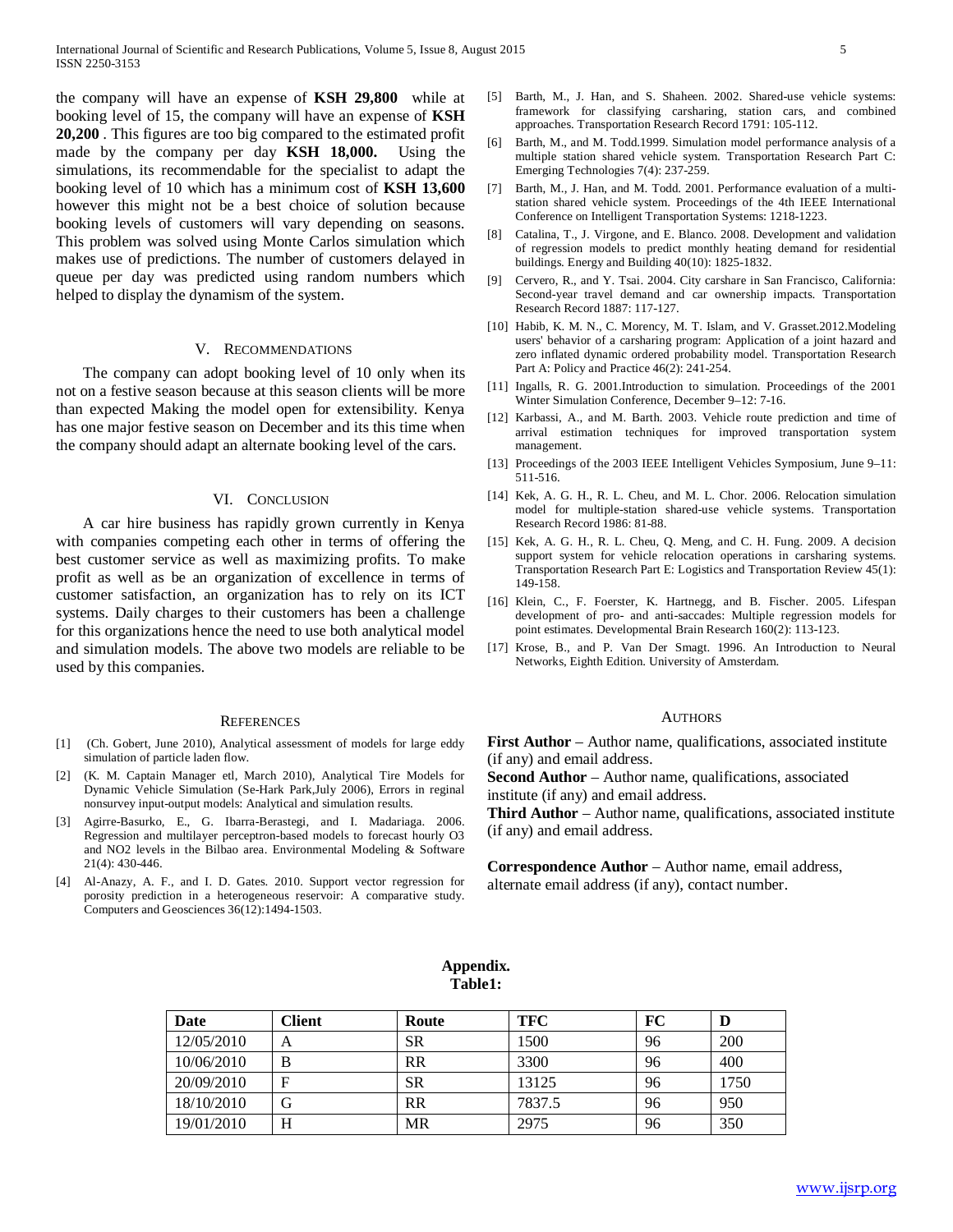International Journal of Scientific and Research Publications, Volume 5, Issue 8, August 2015 6 ISSN 2250-3153

| 20/02/2010 | I | <b>FR</b> | 3850   | 96 | 500  |
|------------|---|-----------|--------|----|------|
| 10/03/2010 | J | <b>SR</b> | 4762.5 | 96 | 635  |
| 22/07/2010 | K | <b>RR</b> | 6187.5 | 96 | 750  |
| 11/09/2010 | L | <b>MR</b> | 5695   | 96 | 670  |
| 07/07/2010 | M | FR        | 6930   | 96 | 900  |
| 14/04/2010 | N | <b>MR</b> | 4760   | 96 | 560  |
| 26/01/2010 | 0 | <b>SR</b> | 3375   | 96 | 450  |
| 30/08/2010 | P | <b>RR</b> | 1897.5 | 96 | 230  |
| 25/02/2010 | Q | <b>MR</b> | 2890   | 96 | 340  |
| 29/05/2010 | R | FR        | 4620   | 96 | 600  |
| 01/11/2010 | S | <b>SR</b> | 4050   | 96 | 540  |
| 03/08/2010 | T | <b>RR</b> | 6435   | 96 | 780  |
| 01/06/2010 | U | <b>MR</b> | 13600  | 96 | 1600 |
| 02/07/2010 | P | <b>SR</b> | 30000  | 96 | 4000 |
| 05/10/2010 | Y | <b>FR</b> | 2233   | 96 | 290  |
| 06/11/2010 | Z | <b>MR</b> | 8500   | 96 | 1000 |

# **Table 2: When booking level is 5**

| Date           | <b>Clients</b> | N <sub>0</sub><br>of<br>hrs | Cost per hour | <b>Total</b> |
|----------------|----------------|-----------------------------|---------------|--------------|
|                | delayed        | delayed                     | delay         | expenses     |
|                |                | 4                           | 200           | 800          |
| $\overline{2}$ | $\overline{c}$ | 7                           | 200           | 2800         |
| 3              | 3              | 5                           | 200           | 3000         |
| 4              | 4              | 6                           | 200           | 4800         |
| 5              | 5              | 4                           | 200           | 4000         |
| 6              | 6              | 3                           | 200           | 3600         |
| 7              | 7              | $\overline{2}$              | 200           | 2800         |
| 8              | 8              | 5                           | 200           | 8000         |
| <b>Total</b>   |                |                             |               | 29,800       |

# **Table 2: When booking level is 10**

| Date           | <b>Clients</b><br>delayed | of<br>N <sub>0</sub><br>hrs<br>delayed | Cost per hour<br>delay | <b>Total</b><br>expenses |
|----------------|---------------------------|----------------------------------------|------------------------|--------------------------|
|                | 2                         |                                        | 200                    | 400                      |
| $\overline{2}$ | 3                         | $\overline{c}$                         | 200                    | 1200                     |
| 3              | 2                         |                                        | 200                    | 400                      |
| $\overline{4}$ | 4                         | 5                                      | 200                    | 4000                     |
| 5              | 2                         | 3                                      | 200                    | 1200                     |
| 6              | 4                         | 6                                      | 200                    | 4800                     |
| 7              | 5                         |                                        | 200                    | 1000                     |
| 8              |                           | 3                                      | 200                    | 600                      |
| <b>Total</b>   |                           |                                        |                        | 13,600                   |

# **Table 3: When booking level is 15**

| <b>Date</b> | <b>Clients</b><br>delaved | No of<br>delaved | hrs   Cost per hour   Total<br>delay | expenses |
|-------------|---------------------------|------------------|--------------------------------------|----------|
|             |                           | سه               | 200                                  | 3000     |